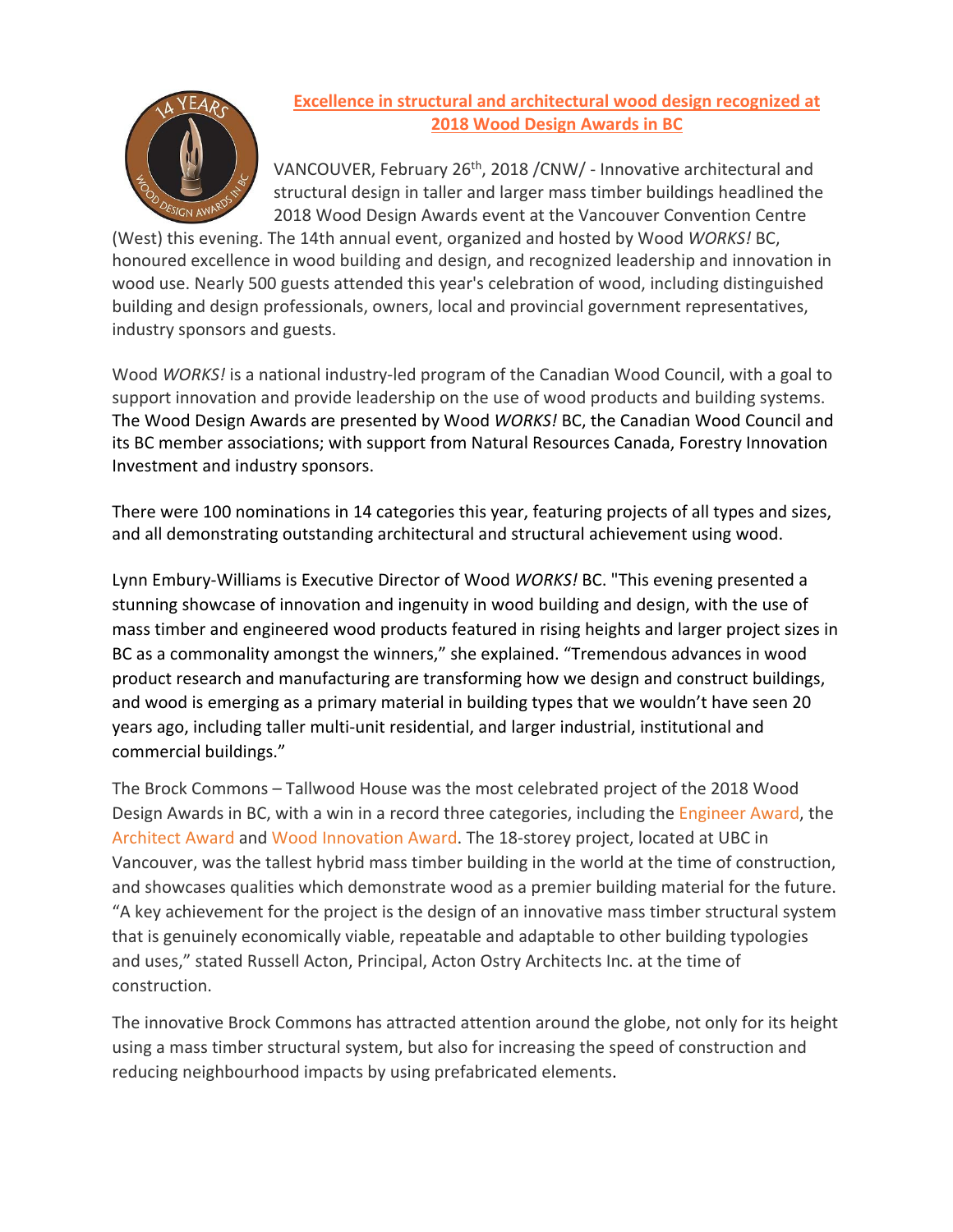The Architect Award and Wood Innovation Award were presented to Acton Ostry Architects Inc., Vancouver for Brock Commons ‐ Tallwood House, which was cited by the jury for pushing the boundaries of wood, with many structural innovations. Structural engineering firm Fast + Epp and fire engineering/building code consultants GHL Consultants Ltd., both of Vancouver, shared the Engineer Award for the project.

The Wood Champion Award was presented to Kevin Mahon, Adera Development Corporation, Vancouver, whose firm has been a leader in innovation and best practices in the dynamic and growing market sector of five‐ and six‐ storey mid‐rise wood frame residential construction.

A new category this year, the Prefabricated Structural Wood Award was presented to StructureCraft Builders Inc., Abbotsford for its remarkable Abbotsford Industrial Shop and Office. With industrial buildings traditionally built with concrete and steel, this structure showcases a faster new way to construct industrial buildings using wood as the primary material, including the firm's new product, dowel laminated timber.

Vancouver‐based Cornerstone Architecture was presented with two awards this evening, including the Environmental Performance Award for The Heights in Vancouver. The mixed‐use project, Canada's largest building designed to the Passive House (PH) standard when constructed, has been instrumental in setting the Passive House standard for multi‐unit residential projects in Vancouver. The firm also received the Interior Beauty Design Award for what the jury called an "impressive and comprehensive" use of wood in the Crofton House School Dining Hall in Vancouver.

**Winners in the wood design categories include:** 

Residential Wood Design: D'Arcy Jones, D'Arcy Jones Architecture, Vancouver ‐ Okada Marshall House, East Sooke

Multi‐Unit Residential Wood Design: Adera Development Corporation, Vancouver ‐ Prodigy, Vancouver

Commercial Wood Design: HDR | CEI Architecture Associates, Inc., Vancouver ‐ Penticton Lakeside Resort ‐ West Wing, Penticton

Institutional Wood Design ‐ Small: Kimberly Johnston, Johnston Davidson Architecture + Planning Inc., Vancouver ‐ Logan Lake Fire Hall, District of Logan Lake

Institutional Wood Design ‐ Large: Okanagan College, represented by: Roy Daykin, Kelowna ‐ Trades Renewal and Expansion Project, Okanagan College, Kelowna

Western Red Cedar: Larry Adams, NSDA Architects, Vancouver ‐ GoodLife Fitness Family Autism Hub (The Hub), Richmond

International Wood Design: Jinjiang Zhou, Suzhou Crownhomes Co., Ltd., Suzhou, China ‐ Timber Structure Enterprise Pavilion in Jiangsu Horticultural Expo, Suzhou City, China